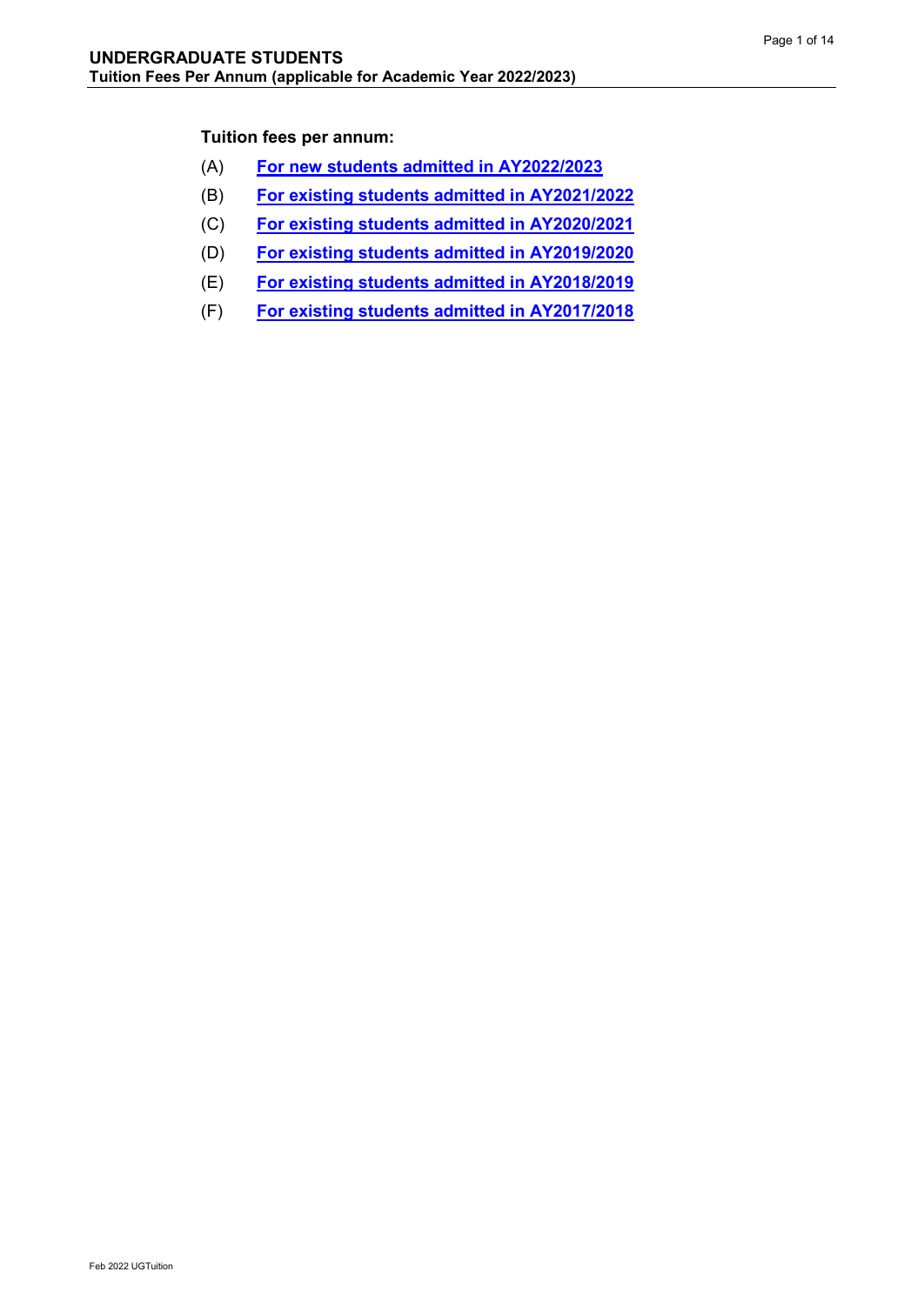#### <span id="page-1-0"></span>**A) For new students admitted in AY2022/2023**

*The University will continue to adopt a cohort-based fee system<sup>1</sup> – the tables below show the tuition fees payable by the new undergraduate intake of AY2022/23 for their candidature. The per annum fee amount covering Semesters 1 and 2 of an academic year is payable in two equal instalments at the start of each semester. Semestral fees are payable as long as a student's candidature remains active. The tuition fees payable beyond the normal candidature period can be foun[d here.](http://www.nus.edu.sg/registrar/administrative-policies-procedures/undergraduate/undergraduate-fees) Students who read modules in the Special Term will pay a per-module fee amount.*

*For Singapore Citizens and Singapore Permanent Residents, the fees are exclusive of GST as the applicable GST is subsidised by the Ministry of Education (MOE). The subsidised fees for international students and non-subsidised tuition fees are inclusive of GST. The prevailing GST rate is 7% and from 1st January 2023, the GST rate will increase to 8%.*

|                                                                               | Per annum amounts                                                           |                                                   |                                                               |                                                                                       |  |
|-------------------------------------------------------------------------------|-----------------------------------------------------------------------------|---------------------------------------------------|---------------------------------------------------------------|---------------------------------------------------------------------------------------|--|
|                                                                               | Fees payable by students in receipt of MOE Tuition Grant<br>Fees payable by |                                                   |                                                               |                                                                                       |  |
| <b>College / Faculties / Schools</b>                                          | Singapore<br>Citizens <sup>5</sup>                                          | <b>Singapore</b><br>Permanent<br><b>Residents</b> | <b>International</b><br><b>Students</b><br>(Inclusive of GST) | students NOT in<br>receipt of MOE<br>Tuition Grant <sup>3</sup><br>(Inclusive of GST) |  |
|                                                                               | (Tier A)                                                                    | (Tier B)                                          | (Tier C)                                                      |                                                                                       |  |
|                                                                               | S\$                                                                         | S\$                                               | S\$                                                           | S\$                                                                                   |  |
| <b>Business</b>                                                               | 9,650                                                                       | 13,500                                            | 20,650                                                        | 32,400                                                                                |  |
| Business [BSc(Real Estate)] <sup>6</sup>                                      | 8,250                                                                       | 11,550                                            | 17,650                                                        | 30,050                                                                                |  |
| Computing                                                                     | 8,250                                                                       | 11,550                                            | 17,650                                                        | 38,450                                                                                |  |
| Dentistry                                                                     | 30,200                                                                      | 43,600                                            | 66,650                                                        | 166,750                                                                               |  |
| Design and Engineering7                                                       | 8,250                                                                       | 11,550                                            | 17,650                                                        | 38,450                                                                                |  |
| Design and Engineering <sup>7</sup> (Built Environment <sup>6</sup> )         | 8,250                                                                       | 11,550                                            | 17,650                                                        | 30,050                                                                                |  |
| Design and Engineering <sup>7</sup> (Architecture,<br>Landscape Architecture) | 8,900                                                                       | 12,450                                            | 19,050                                                        | 39,250                                                                                |  |
| <b>Humanities and Sciences</b>                                                | 8,250                                                                       | 11,550                                            | 17,650                                                        | 34,250                                                                                |  |
| Law                                                                           | 12,700                                                                      | 17,750                                            | 27,150                                                        | 38,450                                                                                |  |
| Medicine (Nursing)                                                            | 8,950                                                                       | 12,550                                            | 19,150                                                        | 37,250                                                                                |  |
| Medicine (except Nursing)                                                     | 30,200                                                                      | 43,600                                            | 66,650                                                        | 166,750                                                                               |  |
| Music                                                                         | 14,700                                                                      | 21,300                                            | 32,550                                                        | 128,100                                                                               |  |
| Science (Pharmacy)                                                            | 9,100                                                                       | 12,750                                            | 19,450                                                        | 38,300                                                                                |  |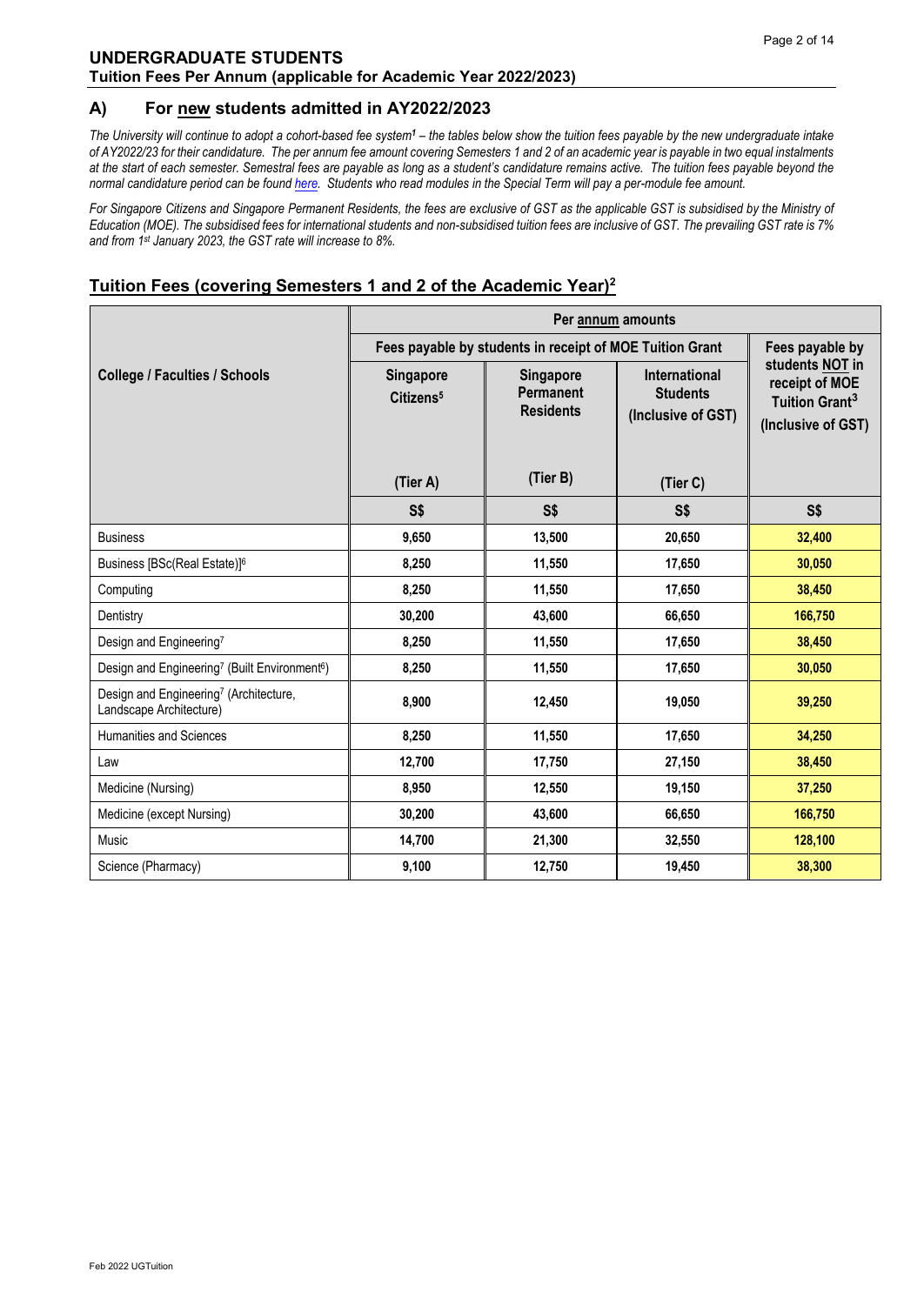|                                                                                  | Per module amounts                              |                                                                      |                                                                           |
|----------------------------------------------------------------------------------|-------------------------------------------------|----------------------------------------------------------------------|---------------------------------------------------------------------------|
| For students registered in the<br>College / Faculties / Schools <sup>4</sup> of: | <b>Singapore</b><br><b>Citizens</b><br>(Tier A) | <b>Singapore</b><br><b>Permanent</b><br><b>Residents</b><br>(Tier B) | <b>International</b><br><b>Students</b><br>(Tier C)<br>(Inclusive of GST) |
|                                                                                  | S\$                                             | S <sub>5</sub>                                                       | S\$                                                                       |
| <b>Business</b>                                                                  | 965                                             | 1,350                                                                | 2,065                                                                     |
| Business [BSc(Real Estate)] <sup>6</sup>                                         | 825                                             | 1,155                                                                | 1,765                                                                     |
| Computing                                                                        | 825                                             | 1,155                                                                | 1,765                                                                     |
| Design and Engineering7                                                          | 825                                             | 1,155                                                                | 1,765                                                                     |
| Design and Engineering <sup>7</sup> (Built Environment <sup>6</sup> )            | 825                                             | 1,155                                                                | 1,765                                                                     |
| Design and Engineering <sup>7</sup> (Architecture, Landscape Architecture)       | 890                                             | 1,245                                                                | 1,905                                                                     |
| Humanities and Sciences                                                          | 825                                             | 1,155                                                                | 1,765                                                                     |
| Law                                                                              | 1,270                                           | 1,775                                                                | 2,715                                                                     |
| Medicine (Nursing)                                                               | 895                                             | 1,255                                                                | 1,915                                                                     |
| Music                                                                            | 1,470                                           | 2,130                                                                | 3,255                                                                     |
| Science (Pharmacy)                                                               | 910                                             | 1,275                                                                | 1,945                                                                     |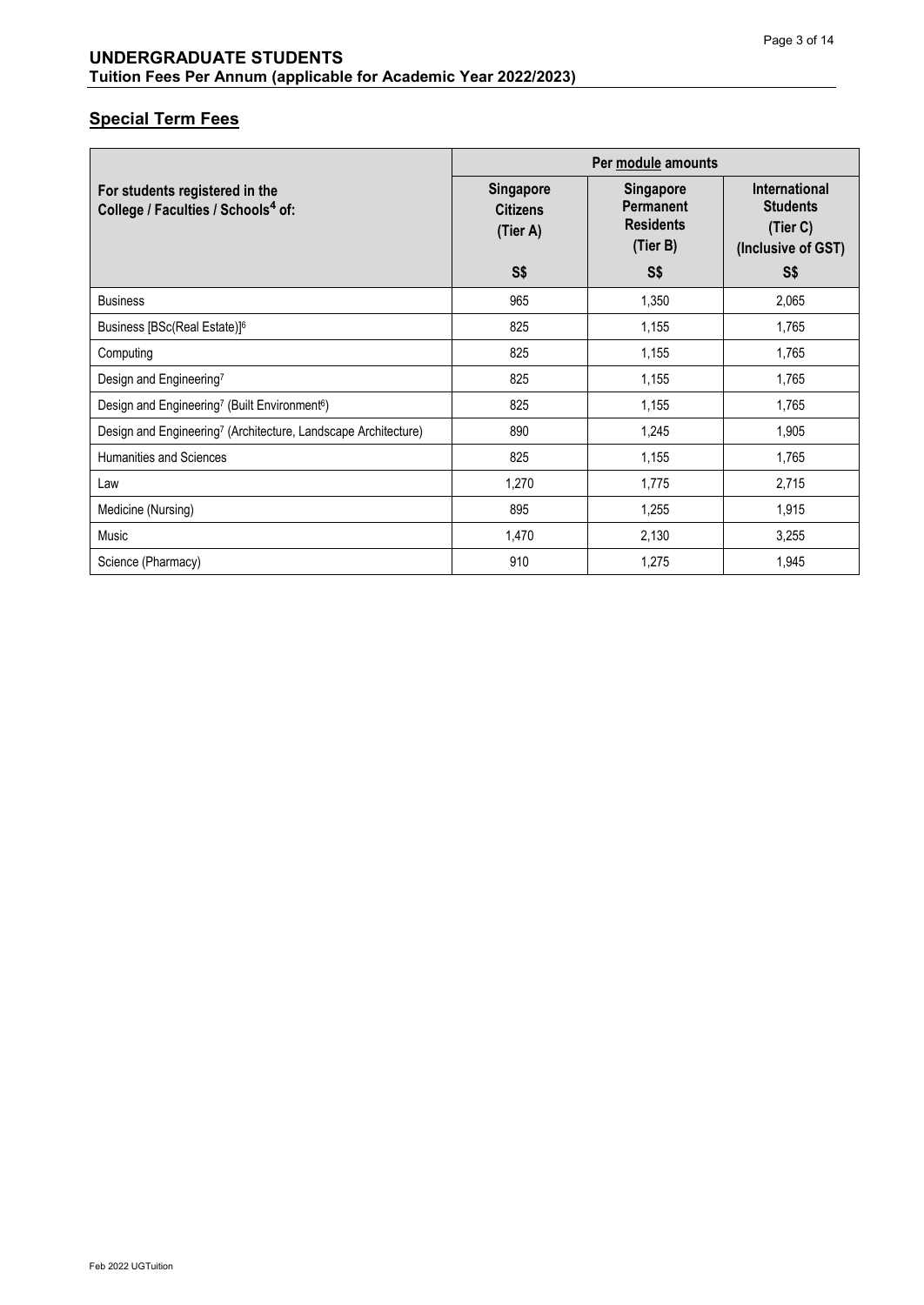#### <span id="page-3-0"></span>**B) For existing students admitted in AY2021/2022**

*The University will continue to adopt a cohort-based fee system<sup>1</sup> – the tables below show the tuition fees payable by the undergraduate intake of AY2021/22 for their candidature. The per annum fee amount covering Semesters 1 and 2 of an academic year is payable in two equal instalments at the start of each semester. Semestral fees are payable as long as a student's candidature remains active. The tuition fees payable beyond the normal candidature period can be foun[d here.](http://www.nus.edu.sg/registrar/administrative-policies-procedures/undergraduate/undergraduate-fees) Students who read modules in the Special Term will pay a per-module fee amount.*

For Singapore Citizens and Singapore Permanent Residents, the fees are exclusive of GST as the applicable GST is subsidised by the Ministry of *Education (MOE). The subsidised fees for international students and non-subsidised tuition fees are inclusive of GST. The prevailing GST rate is 7% and from 1st January 2023, the GST rate will increase to 8%.*

|                                                                  | Per annum amounts                              |                                                                             |                                                                           |                                                                                       |  |  |
|------------------------------------------------------------------|------------------------------------------------|-----------------------------------------------------------------------------|---------------------------------------------------------------------------|---------------------------------------------------------------------------------------|--|--|
|                                                                  |                                                | Fees payable by students in receipt of MOE Tuition Grant<br>Fees payable by |                                                                           |                                                                                       |  |  |
| <b>College / Faculties / Schools</b>                             | Singapore<br>Citizens <sup>5</sup><br>(Tier A) | Singapore<br>Permanent<br><b>Residents</b><br>(Tier B)                      | <b>International</b><br><b>Students</b><br>(Inclusive of GST)<br>(Tier C) | students NOT in<br>receipt of MOE<br>Tuition Grant <sup>3</sup><br>(Inclusive of GST) |  |  |
|                                                                  | S\$                                            | S <sub>s</sub>                                                              | S\$                                                                       | S\$                                                                                   |  |  |
| <b>Business</b>                                                  | 9,600                                          | 13,450                                                                      | 20,550                                                                    | 32,250                                                                                |  |  |
| Business [BSc(Real Estate)] <sup>6</sup>                         | 8,200                                          | 11,500                                                                      | 17,550                                                                    | 29,850                                                                                |  |  |
| Computing                                                        | 8,200                                          | 11,500                                                                      | 17,550                                                                    | 38,200                                                                                |  |  |
| Dentistry                                                        | 29,300                                         | 42,300                                                                      | 64,650                                                                    | 161,800                                                                               |  |  |
| Design and Environment (Architecture,<br>Landscape Architecture) | 8,850                                          | 12,400                                                                      | 18,950                                                                    | 39,050                                                                                |  |  |
| Design and Environment (Built Environment <sup>6</sup> )         | 8,200                                          | 11,500                                                                      | 17,550                                                                    | 29,850                                                                                |  |  |
| Design and Environment (Industrial Design)                       | 8,200                                          | 11,500                                                                      | 17,550                                                                    | 38,200                                                                                |  |  |
| Engineering                                                      | 8,200                                          | 11,500                                                                      | 17,550                                                                    | 38,200                                                                                |  |  |
| <b>Humanities and Sciences</b>                                   | 8,200                                          | 11.500                                                                      | 17,550                                                                    | 34,050                                                                                |  |  |
| Law                                                              | 12,650                                         | 17,700                                                                      | 27,050                                                                    | 38,300                                                                                |  |  |
| Medicine (Nursing)                                               | 8,950                                          | 12,550                                                                      | 19,150                                                                    | 37,250                                                                                |  |  |
| Medicine (except Nursing)                                        | 29,300                                         | 42,300                                                                      | 64,650                                                                    | 161,800                                                                               |  |  |
| Music                                                            | 14,200                                         | 20,600                                                                      | 31,450                                                                    | 123,750                                                                               |  |  |
| Science (Pharmacy)                                               | 9,050                                          | 12,700                                                                      | 19,350                                                                    | 38,100                                                                                |  |  |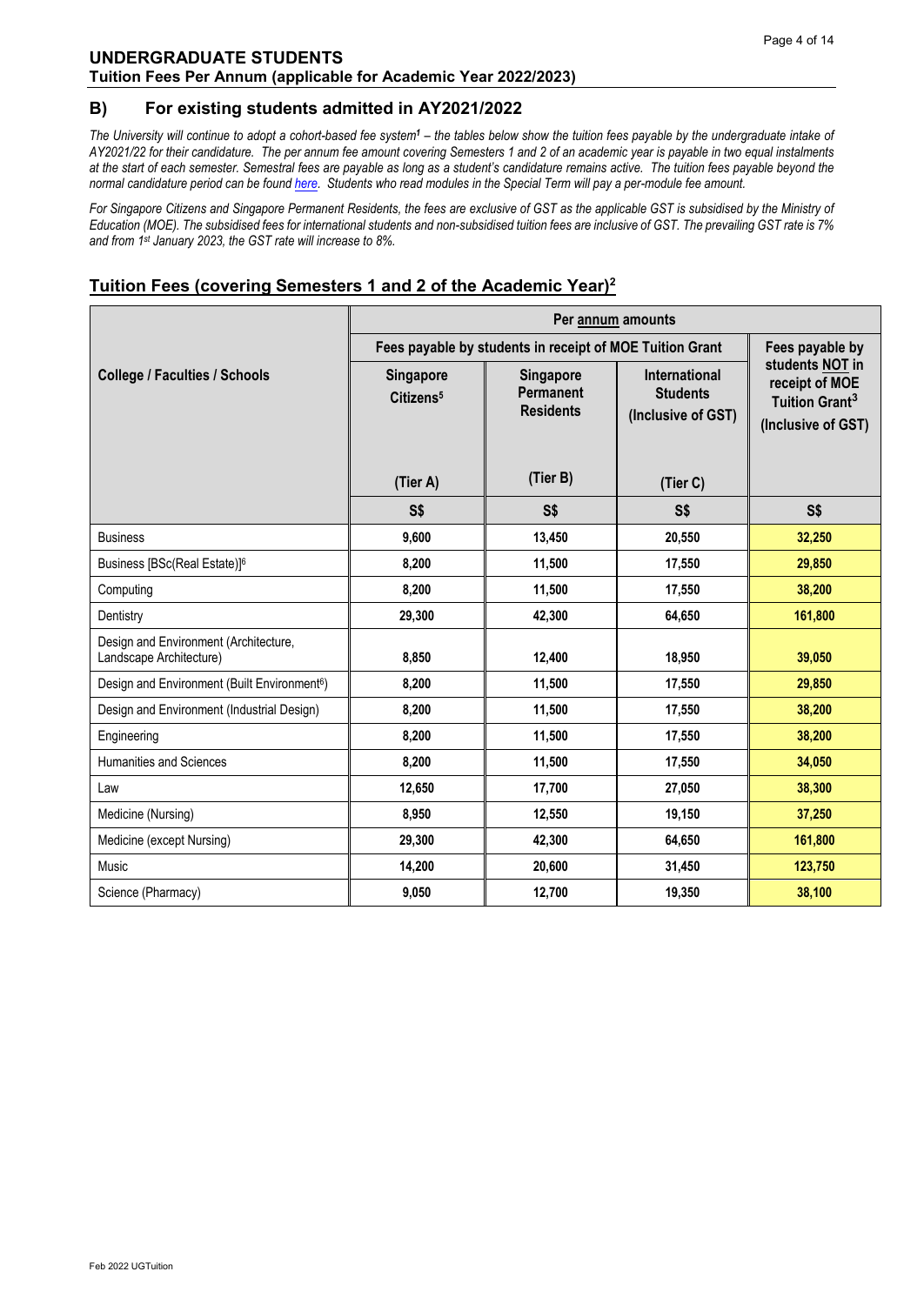|                                                                                  | Per module amounts                              |                                                                      |                                                                           |  |
|----------------------------------------------------------------------------------|-------------------------------------------------|----------------------------------------------------------------------|---------------------------------------------------------------------------|--|
| For students registered in the<br>College / Faculties / Schools <sup>4</sup> of: | <b>Singapore</b><br><b>Citizens</b><br>(Tier A) | <b>Singapore</b><br><b>Permanent</b><br><b>Residents</b><br>(Tier B) | <b>International</b><br><b>Students</b><br>(Tier C)<br>(Inclusive of GST) |  |
|                                                                                  | <b>S\$</b>                                      | <b>S\$</b>                                                           | S\$                                                                       |  |
| <b>Business</b>                                                                  | 960                                             | 1,345                                                                | 2,055                                                                     |  |
| Business [BSc(Real Estate)] <sup>6</sup>                                         | 820                                             | 1,150                                                                | 1,755                                                                     |  |
| Computing                                                                        | 820                                             | 1,150                                                                | 1,755                                                                     |  |
| Design and Environment (Architecture, Landscape Architecture)                    | 885                                             | 1,240                                                                | 1,895                                                                     |  |
| Design and Environment (Built Environment <sup>6</sup> , Industrial Design)      | 820                                             | 1,150                                                                | 1,755                                                                     |  |
| Engineering                                                                      | 820                                             | 1,150                                                                | 1,755                                                                     |  |
| <b>Humanities and Sciences</b>                                                   | 820                                             | 1,150                                                                | 1,755                                                                     |  |
| Law                                                                              | 1,265                                           | 1,770                                                                | 2,705                                                                     |  |
| Medicine (Nursing)                                                               | 895                                             | 1,255                                                                | 1,915                                                                     |  |
| Music                                                                            | 1,420                                           | 2,060                                                                | 3,145                                                                     |  |
| Science (Pharmacy)                                                               | 905                                             | 1,270                                                                | 1,935                                                                     |  |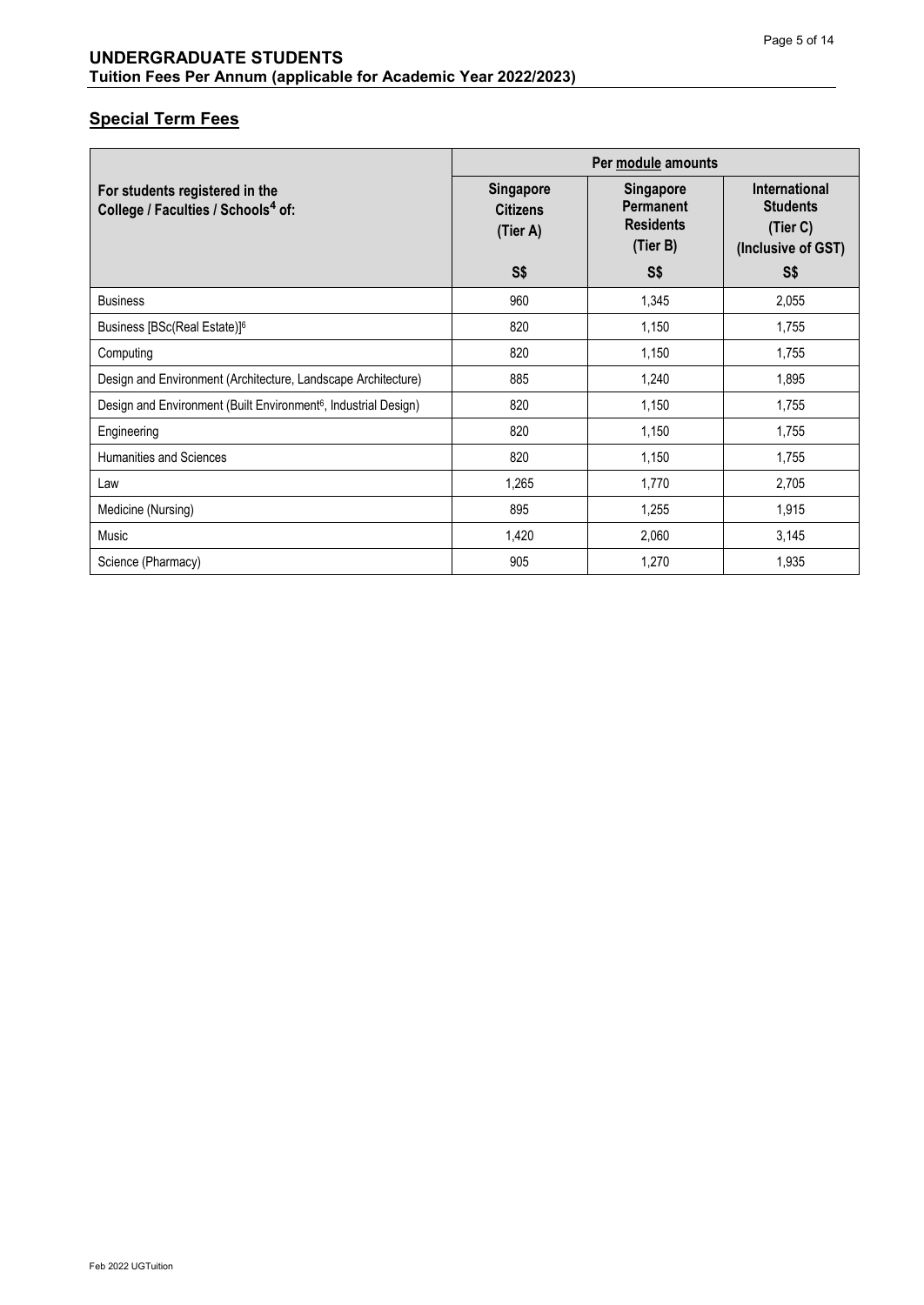#### <span id="page-5-0"></span>**(C) For existing students admitted in AY2020/2021**

*The University will continue to adopt a cohort-based fee system<sup>1</sup> – the tables below show the tuition fees payable by the undergraduate intake of AY2020/21 for their candidature. The per annum fee amount covering Semesters 1 and 2 of an academic year is payable in two equal instalments at the start of each semester. Semestral fees are payable as long as a student's candidature remains active. The tuition fees payable beyond the normal candidature period can be foun[d here.](http://www.nus.edu.sg/registrar/administrative-policies-procedures/undergraduate/undergraduate-fees) Students who read modules in the Special Term will pay a per-module fee amount.* 

For Singapore Citizens and Singapore Permanent Residents, the fees are exclusive of GST as the applicable GST is subsidised by the Ministry of *Education (MOE). The subsidised fees for international students and non-subsidised tuition fees are inclusive of GST. The prevailing GST rate is 7% and from 1st January 2023, the GST rate will increase to 8%.*

|                                                                  | Per annum amounts                                                                                                                                           |                                                                    |                                                                                                       |                             |                                                                                                  |  |
|------------------------------------------------------------------|-------------------------------------------------------------------------------------------------------------------------------------------------------------|--------------------------------------------------------------------|-------------------------------------------------------------------------------------------------------|-----------------------------|--------------------------------------------------------------------------------------------------|--|
|                                                                  |                                                                                                                                                             | Fees payable by students in receipt of MOE<br><b>Tuition Grant</b> | Fees payable by students NOT<br>in receipt of MOE Tuition<br>Grant <sup>3</sup><br>(Inclusive of GST) |                             |                                                                                                  |  |
| <b>College / Faculties / Schools</b>                             | <b>International</b><br>Singapore<br>Singapore<br>Citizens <sup>5</sup><br><b>Permanent</b><br><b>Students</b><br><b>Residents</b><br>(Inclusive of<br>GST) |                                                                    |                                                                                                       | Singapore<br><b>Citizen</b> | Singapore<br><b>Permanent</b><br><b>Residents and</b><br><b>International</b><br><b>Students</b> |  |
|                                                                  | (Tier A)                                                                                                                                                    | (Tier B)                                                           | (Tier C)                                                                                              |                             |                                                                                                  |  |
|                                                                  | S\$<br>S\$<br>S\$                                                                                                                                           |                                                                    |                                                                                                       | S\$                         | S\$                                                                                              |  |
| Arts and Social Sciences                                         | 8,200                                                                                                                                                       | 11,500                                                             | 17,550                                                                                                | 29,850                      | 29,850                                                                                           |  |
| <b>Business</b>                                                  | 9,600                                                                                                                                                       | 13,450                                                             | 20,550                                                                                                | 32,250                      | 32,250                                                                                           |  |
| Business [BSc(Real Estate)] <sup>6</sup>                         | 8,200                                                                                                                                                       | 11,500                                                             | 17,550                                                                                                | 29,850                      | 29,850                                                                                           |  |
| Computing                                                        | 8,200                                                                                                                                                       | 11,500                                                             | 17,550                                                                                                | 38,200                      | 38,200                                                                                           |  |
| Dentistry                                                        | 28,900                                                                                                                                                      | 41,700                                                             | 63,750                                                                                                | 154,800                     | 159,600                                                                                          |  |
| Design and Environment (Architecture,<br>Landscape Architecture) | 8,850                                                                                                                                                       | 12,400                                                             | 18.950                                                                                                | 39.050                      | 39,050                                                                                           |  |
| Design and Environment (Built Environment <sup>6</sup> )         | 8,200                                                                                                                                                       | 11,500                                                             | 17,550                                                                                                | 29,850                      | 29,850                                                                                           |  |
| Design and Environment (Industrial Design)                       | 8,200                                                                                                                                                       | 11,500                                                             | 17,550                                                                                                | 38,200                      | 38,200                                                                                           |  |
| Engineering                                                      | 8,200                                                                                                                                                       | 11,500                                                             | 17,550                                                                                                | 38,200                      | 38,200                                                                                           |  |
| Law                                                              | 12,650                                                                                                                                                      | 17,700                                                             | 27,050                                                                                                | 38,300                      | 38,300                                                                                           |  |
| Medicine (Nursing)                                               | 8,950                                                                                                                                                       | 12,550                                                             | 19,150                                                                                                | 37,250                      | 37,250                                                                                           |  |
| Medicine (except Nursing)                                        | 28,900                                                                                                                                                      | 41,700                                                             | 63,750                                                                                                | 154,800                     | 159,600                                                                                          |  |
| Music                                                            | 13,950                                                                                                                                                      | 20,250                                                             | 30,900                                                                                                | 117,350                     | 121,550                                                                                          |  |
| Science (Pharmacy)                                               | 9,050                                                                                                                                                       | 12,700                                                             | 19,350                                                                                                | 38,100                      | 38,100                                                                                           |  |
| Science (except Pharmacy)                                        | 8,200                                                                                                                                                       | 11,500                                                             | 17,550                                                                                                | 38,200                      | 38,200                                                                                           |  |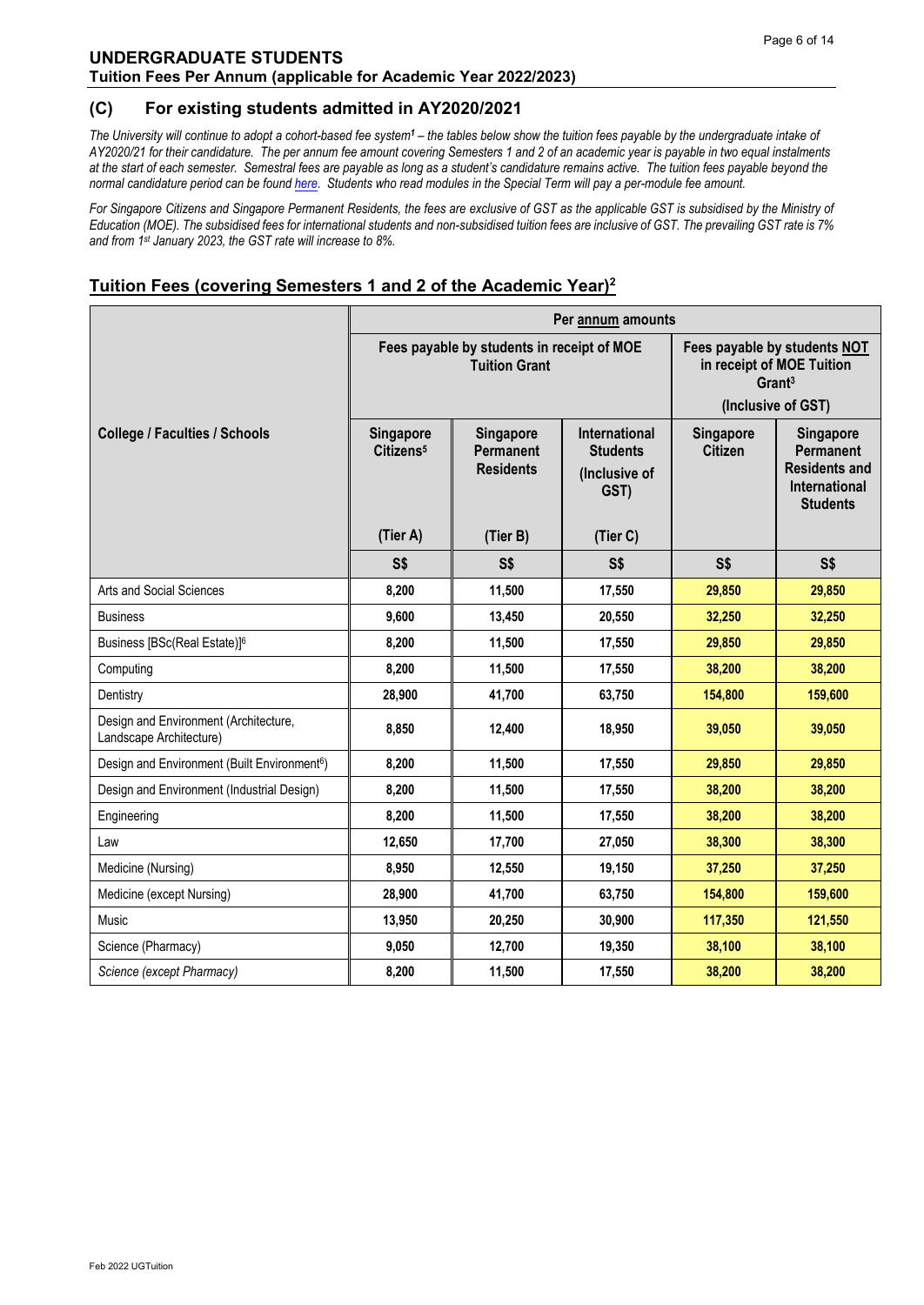|                                                                                  | Per module amounts                              |                                                                      |                                                                           |  |
|----------------------------------------------------------------------------------|-------------------------------------------------|----------------------------------------------------------------------|---------------------------------------------------------------------------|--|
| For students registered in the<br>College / Faculties / Schools <sup>4</sup> of: | <b>Singapore</b><br><b>Citizens</b><br>(Tier A) | <b>Singapore</b><br><b>Permanent</b><br><b>Residents</b><br>(Tier B) | <b>International</b><br><b>Students</b><br>(Tier C)<br>(Inclusive of GST) |  |
|                                                                                  | S <sub>5</sub>                                  | S <sub>5</sub>                                                       | S\$                                                                       |  |
| Arts and Social Sciences                                                         | 820                                             | 1,150                                                                | 1,755                                                                     |  |
| <b>Business</b>                                                                  | 960                                             | 1,345                                                                | 2,055                                                                     |  |
| Business [BSc(Real Estate)] <sup>6</sup>                                         | 820                                             | 1,150                                                                | 1,755                                                                     |  |
| Computing                                                                        | 820                                             | 1,150                                                                | 1,755                                                                     |  |
| Design and Environment (Architecture, Landscape Architecture)                    | 885                                             | 1,240                                                                | 1,895                                                                     |  |
| Design and Environment (Built Environment <sup>6</sup> , Industrial Design)      | 820                                             | 1,150                                                                | 1,755                                                                     |  |
| Engineering                                                                      | 820                                             | 1,150                                                                | 1,755                                                                     |  |
| Law                                                                              | 1,265                                           | 1,770                                                                | 2,705                                                                     |  |
| Medicine (Nursing)                                                               | 895                                             | 1,255                                                                | 1,915                                                                     |  |
| Music                                                                            | 1,395                                           | 2,025                                                                | 3,090                                                                     |  |
| Science (Pharmacy)                                                               | 905                                             | 1,270                                                                | 1,935                                                                     |  |
| Science (except Pharmacy)                                                        | 820                                             | 1,150                                                                | 1,755                                                                     |  |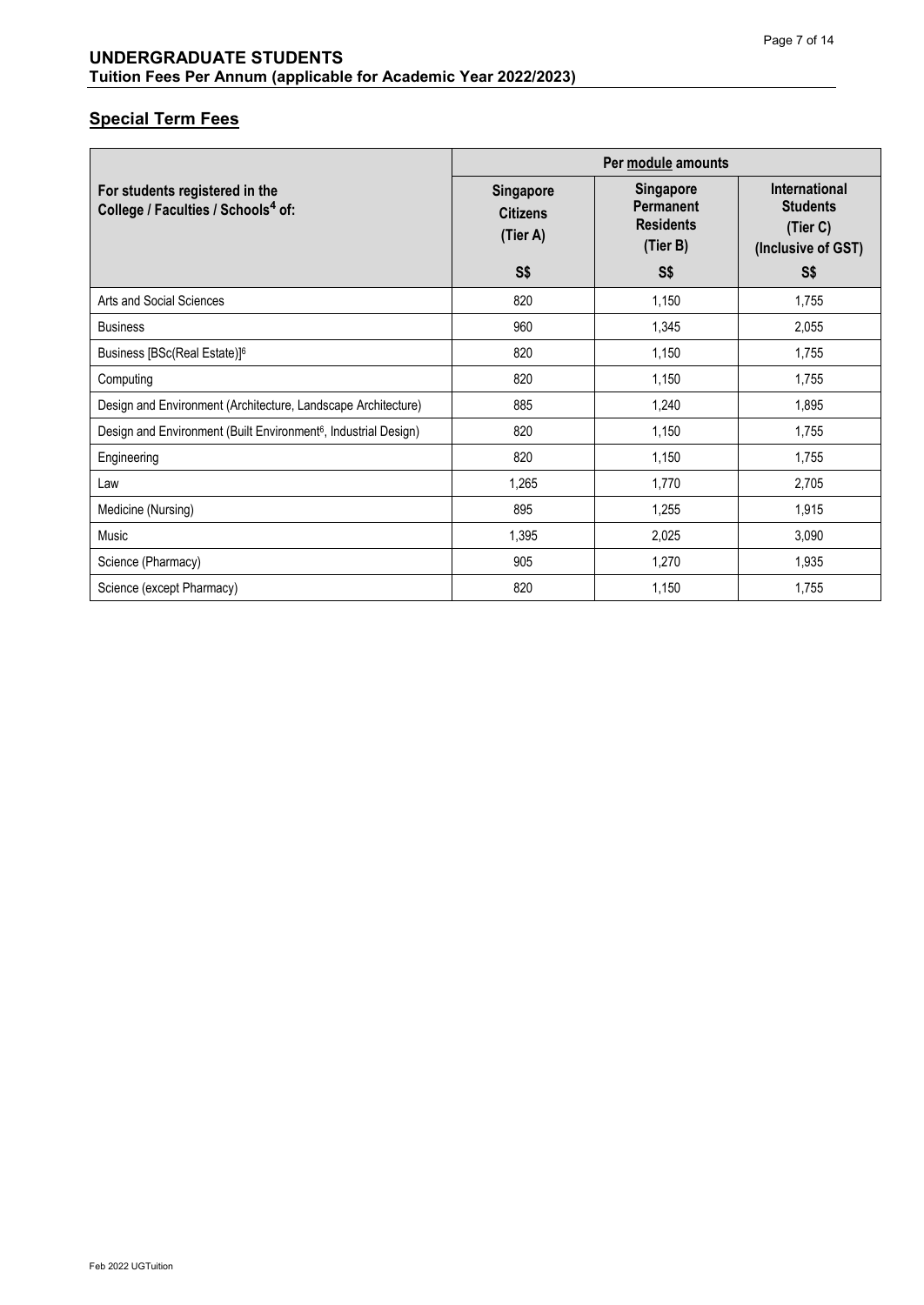#### <span id="page-7-0"></span>**(D) For existing students admitted in AY2019/2020**

*The University will continue to adopt a cohort-based fee system<sup>1</sup> – the tables below show the tuition fees payable by the undergraduate intake of AY2019/20 for their candidature. The per annum fee amount covering Semesters 1 and 2 of an academic year is payable in two equal instalments at the start of each semester. Semestral fees are payable as long as a student's candidature remains active. The tuition fees payable beyond the normal candidature period can be foun[d here.](http://www.nus.edu.sg/registrar/administrative-policies-procedures/undergraduate/undergraduate-fees) Students who read modules in the Special Term will pay a per-module fee amount.* 

For Singapore Citizens and Singapore Permanent Residents, the fees are exclusive of GST as the applicable GST is subsidised by the Ministry of *Education (MOE). The subsidised fees for international students and non-subsidised tuition fees are inclusive of GST. The prevailing GST rate is 7% and from 1st January 2023, the GST rate will increase to 8%.*

|                                                          | Per annum amounts                              |                                                          |                                                        |                                                                                             |  |
|----------------------------------------------------------|------------------------------------------------|----------------------------------------------------------|--------------------------------------------------------|---------------------------------------------------------------------------------------------|--|
|                                                          |                                                | Fees payable by students in receipt of MOE Tuition Grant |                                                        |                                                                                             |  |
| <b>College / Faculties / Schools</b>                     | Singapore<br>Citizens <sup>5</sup><br>(Tier A) | Singapore<br>Permanent<br><b>Residents</b><br>(Tier B)   | International<br><b>Students</b><br>(Inclusive of GST) | students not in<br>receipt of MOE<br><b>Tuition Grant<sup>3</sup></b><br>(Inclusive of GST) |  |
|                                                          |                                                |                                                          | (Tier C)                                               |                                                                                             |  |
|                                                          | S\$                                            | S\$                                                      | <b>S\$</b>                                             | S <sub>5</sub>                                                                              |  |
| Arts and Social Sciences                                 | 8,200                                          | 11,500                                                   | 17,550                                                 | 29,850                                                                                      |  |
| <b>Business</b>                                          | 9,600                                          | 13,450                                                   | 20,550                                                 | 32,250                                                                                      |  |
| Business [BSc(Real Estate)] <sup>6</sup>                 | 8,200                                          | 11,500                                                   | 17,550                                                 | 29,850                                                                                      |  |
| Computing                                                | 8,200                                          | 11,500                                                   | 17,550                                                 | 38,200                                                                                      |  |
| Dentistry                                                | 28,900                                         | 40.450                                                   | 61,850                                                 | 154,800                                                                                     |  |
| Design and Environment (Architecture)                    | 8,850                                          | 12,400                                                   | 18,950                                                 | 39,050                                                                                      |  |
| Design and Environment (Built Environment <sup>6</sup> ) | 8,200                                          | 11,500                                                   | 17,550                                                 | 29,850                                                                                      |  |
| Design and Environment (Industrial Design)               | 8,200                                          | 11,500                                                   | 17,550                                                 | 38,200                                                                                      |  |
| Engineering                                              | 8,200                                          | 11,500                                                   | 17,550                                                 | 38,200                                                                                      |  |
| Law                                                      | 12,650                                         | 17,700                                                   | 27,050                                                 | 38,300                                                                                      |  |
| Medicine (Nursing)                                       | 8,950                                          | 12,550                                                   | 19,150                                                 | 37,250                                                                                      |  |
| Medicine (except Nursing)                                | 28,900                                         | 40,450                                                   | 61,850                                                 | 154,800                                                                                     |  |
| Music                                                    | 13,950                                         | 19,550                                                   | 29,850                                                 | 117,350                                                                                     |  |
| Science (Pharmacy)                                       | 9,050                                          | 12,700                                                   | 19,350                                                 | 38,100                                                                                      |  |
| Science (except Pharmacy)                                | 8,200                                          | 11,500                                                   | 17,550                                                 | 38,200                                                                                      |  |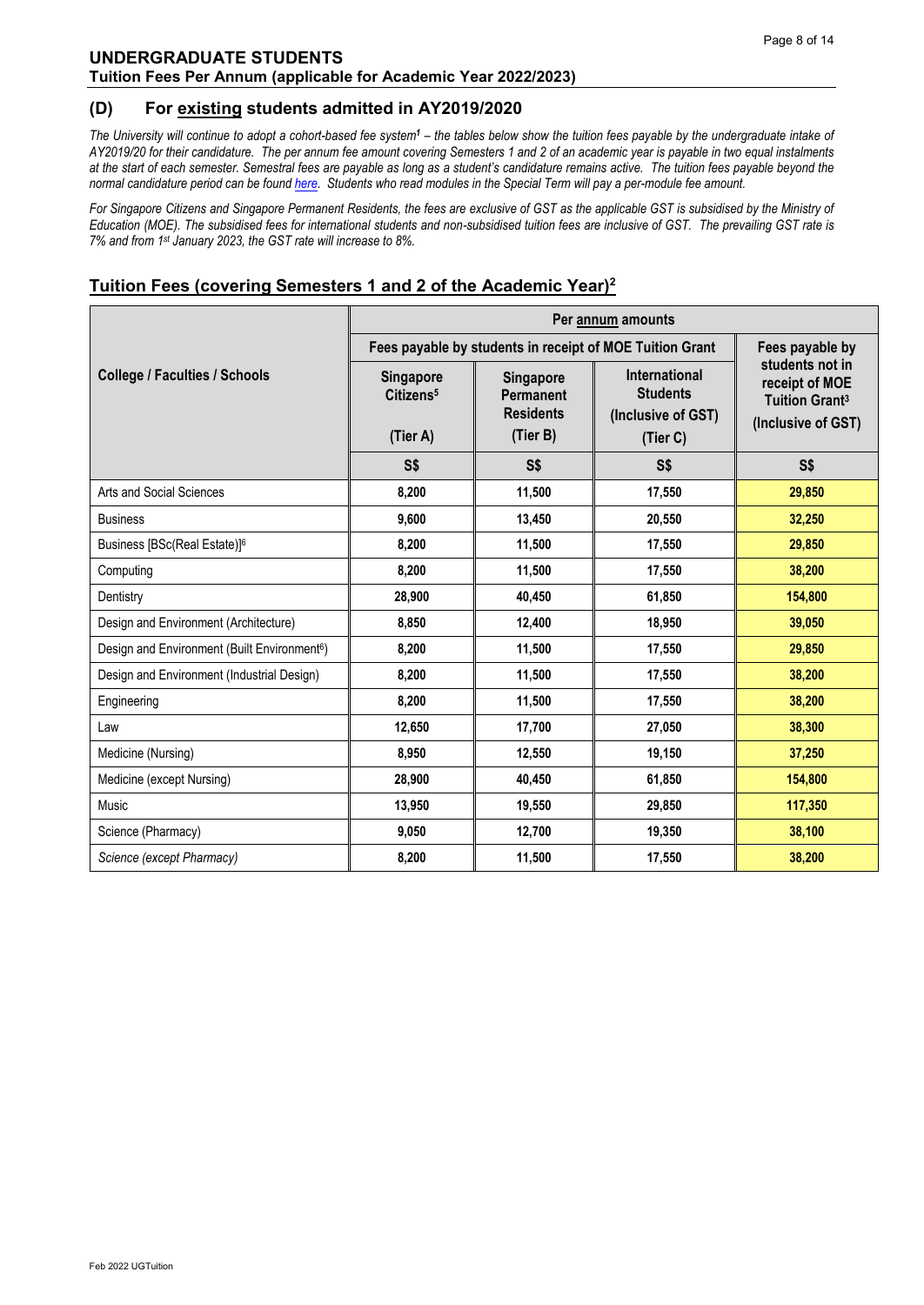| Per module amounts                                                               |                                                 |                                                               |                                                                    |
|----------------------------------------------------------------------------------|-------------------------------------------------|---------------------------------------------------------------|--------------------------------------------------------------------|
| For students registered in the<br>College / Faculties / Schools <sup>4</sup> of: | <b>Singapore</b><br><b>Citizens</b><br>(Tier A) | Singapore<br><b>Permanent</b><br><b>Residents</b><br>(Tier B) | International<br><b>Students</b><br>(Tier C)<br>(Inclusive of GST) |
|                                                                                  | S\$                                             | S\$                                                           | S\$                                                                |
| Arts and Social Sciences                                                         | 820                                             | 1,150                                                         | 1,755                                                              |
| <b>Business</b>                                                                  | 960                                             | 1,345                                                         | 2,055                                                              |
| Business [BSc(Real Estate)] <sup>6</sup>                                         | 820                                             | 1,150                                                         | 1,755                                                              |
| Computing                                                                        | 820                                             | 1,150                                                         | 1,755                                                              |
| Design and Environment (Architecture)                                            | 885                                             | 1,240                                                         | 1,895                                                              |
| Design and Environment (Built Environment <sup>6</sup> , Industrial Design)      | 820                                             | 1,150                                                         | 1,755                                                              |
| Engineering                                                                      | 820                                             | 1,150                                                         | 1,755                                                              |
| Law                                                                              | 1,265                                           | 1,770                                                         | 2,705                                                              |
| Medicine (Nursing)                                                               | 895                                             | 1,255                                                         | 1,915                                                              |
| Music                                                                            | 1,395                                           | 1,955                                                         | 2,985                                                              |
| Science (Pharmacy)                                                               | 905                                             | 1,270                                                         | 1,935                                                              |
| Science (except Pharmacy)                                                        | 820                                             | 1,150                                                         | 1,755                                                              |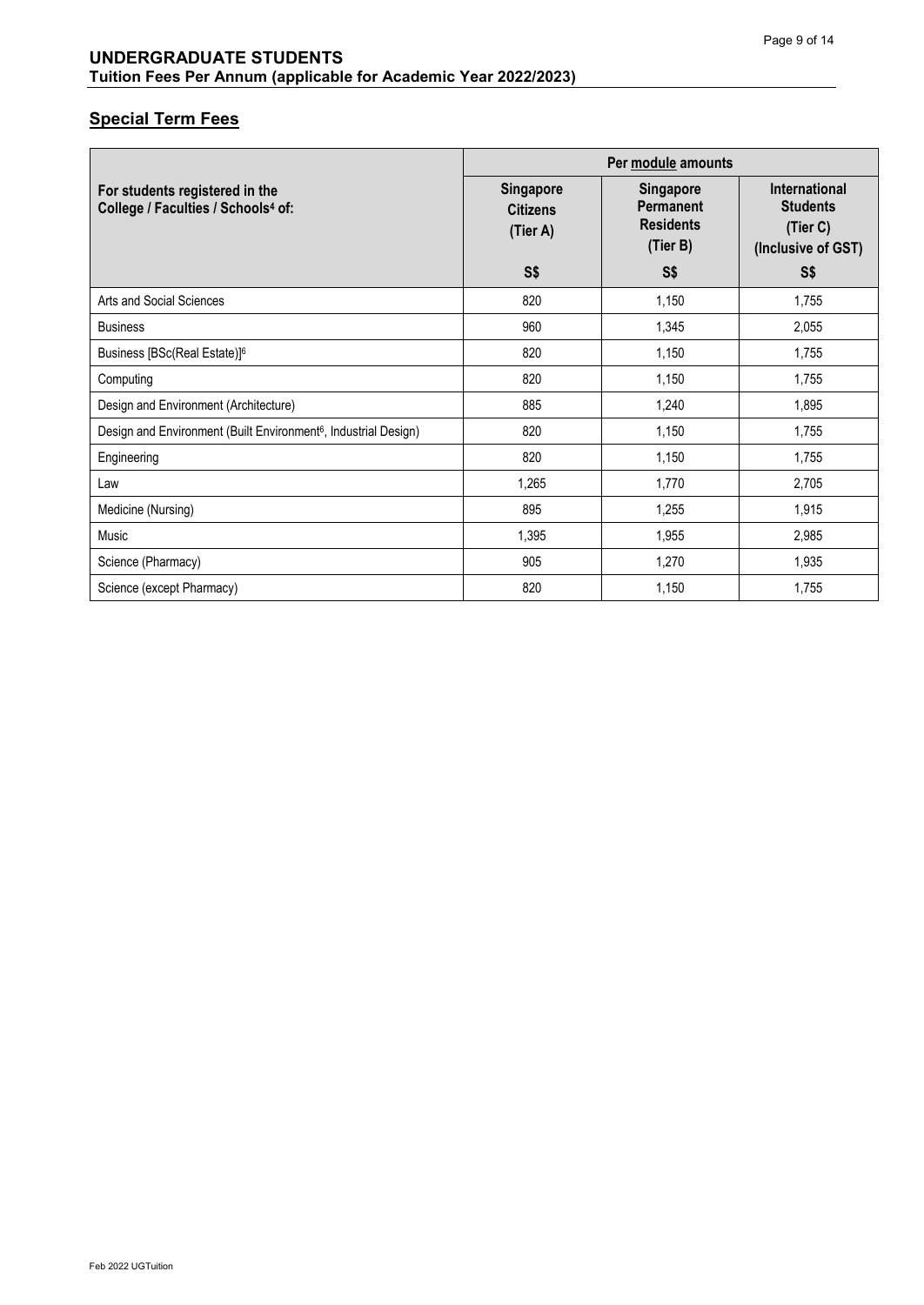#### <span id="page-9-0"></span>**(E) For existing students admitted in AY2018/2019**

*The University will continue to adopt a cohort-based fee system<sup>1</sup> – the tables below show the tuition fees payable by the undergraduate intake of AY2018/19 for their candidature. The per annum fee amount covering Semesters 1 and 2 of an academic year is payable in two equal instalments at the start of each semester. Semestral fees are payable as long as a student's candidature remains active. The tuition fees payable beyond the normal candidature period can be foun[d here.](http://www.nus.edu.sg/registrar/administrative-policies-procedures/undergraduate/undergraduate-fees) Students who read modules in the Special Term will pay a per-module fee amount.* 

For Singapore Citizens and Singapore Permanent Residents, the fees are exclusive of GST as the applicable GST is subsidised by the Ministry of *Education (MOE). The subsidised fees for international students and non-subsidised tuition fees are inclusive of GST. The prevailing GST rate is 7% and from 1st January 2023, the GST rate will increase to 8%.*

|                                                          | Per annum amounts                         |                                                          |                                                               |                                                                                             |  |
|----------------------------------------------------------|-------------------------------------------|----------------------------------------------------------|---------------------------------------------------------------|---------------------------------------------------------------------------------------------|--|
|                                                          |                                           | Fees payable by students in receipt of MOE Tuition Grant |                                                               |                                                                                             |  |
| <b>College / Faculties / Schools</b>                     | <b>Singapore</b><br>Citizens <sup>5</sup> | Singapore<br>Permanent<br><b>Residents</b>               | <b>International</b><br><b>Students</b><br>(Inclusive of GST) | students not in<br>receipt of MOE<br><b>Tuition Grant<sup>3</sup></b><br>(Inclusive of GST) |  |
|                                                          | (Tier A)                                  | (Tier B)                                                 | (Tier C)                                                      |                                                                                             |  |
|                                                          | S\$                                       | S\$                                                      | S\$                                                           | S\$                                                                                         |  |
| Arts and Social Sciences                                 | 8,200                                     | 11,500                                                   | 17,550                                                        | 29,850                                                                                      |  |
| <b>Business</b>                                          | 9,600                                     | 13,450                                                   | 20,550                                                        | 32,250                                                                                      |  |
| Business [BSc(Real Estate)] <sup>6</sup>                 | 8,200                                     | 11,500                                                   | 17,550                                                        | 29,850                                                                                      |  |
| Computing                                                | 8,200                                     | 11,500                                                   | 17,550                                                        | 38,200                                                                                      |  |
| Dentistry                                                | 28,400                                    | 39,750                                                   | 60,800                                                        | 152,100                                                                                     |  |
| Design and Environment (Architecture)                    | 8,850                                     | 12,400                                                   | 18,950                                                        | 39,050                                                                                      |  |
| Design and Environment (Built Environment <sup>6</sup> ) | 8,200                                     | 11,500                                                   | 17,550                                                        | 29,850                                                                                      |  |
| Design and Environment (Industrial Design)               | 8,200                                     | 11,500                                                   | 17,550                                                        | 38,200                                                                                      |  |
| Engineering                                              | 8,200                                     | 11,500                                                   | 17,550                                                        | 38,200                                                                                      |  |
| Law                                                      | 12,650                                    | 17,700                                                   | 27,050                                                        | 38,300                                                                                      |  |
| Medicine (Nursing)                                       | 8,950                                     | 12,550                                                   | 19,150                                                        | 37,250                                                                                      |  |
| Medicine (except Nursing)                                | 28,400                                    | 39,750                                                   | 60,800                                                        | 152,100                                                                                     |  |
| Music                                                    | 13,450                                    | 18,850                                                   | 28,800                                                        | 113,150                                                                                     |  |
| Science (Pharmacy)                                       | 9,050                                     | 12,700                                                   | 19,350                                                        | 38,100                                                                                      |  |
| Science (except Pharmacy)                                | 8,200                                     | 11,500                                                   | 17,550                                                        | 38,200                                                                                      |  |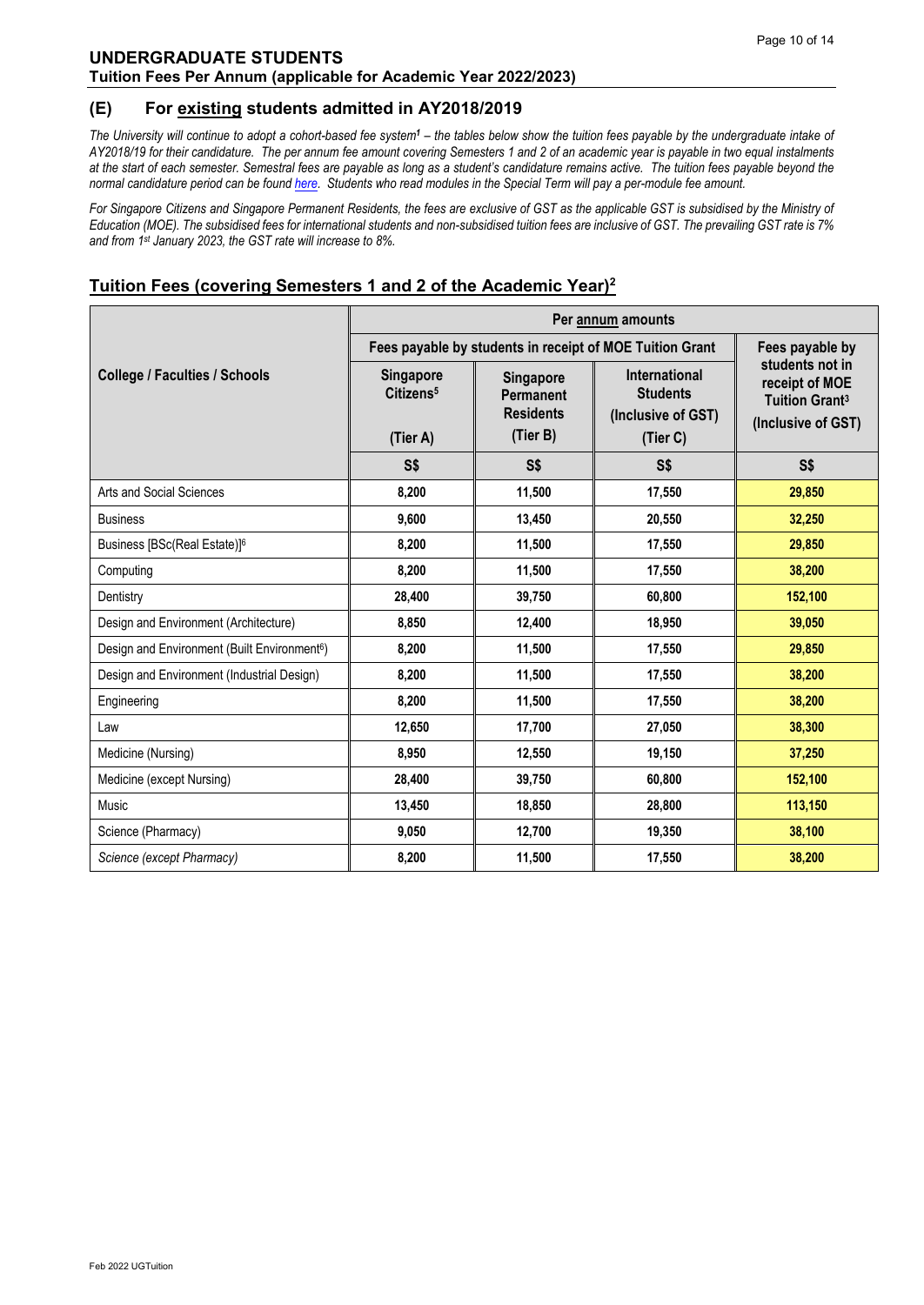| Per module amounts                                                               |                                                 |                                                        |                                                                           |
|----------------------------------------------------------------------------------|-------------------------------------------------|--------------------------------------------------------|---------------------------------------------------------------------------|
| For students registered in the<br>College / Faculties / Schools <sup>4</sup> of: | <b>Singapore</b><br><b>Citizens</b><br>(Tier A) | Singapore<br>Permanent<br><b>Residents</b><br>(Tier B) | <b>International</b><br><b>Students</b><br>(Tier C)<br>(Inclusive of GST) |
|                                                                                  | S\$                                             | S\$                                                    | S\$                                                                       |
| Arts and Social Sciences                                                         | 820                                             | 1,150                                                  | 1,755                                                                     |
| <b>Business</b>                                                                  | 960                                             | 1,345                                                  | 2,055                                                                     |
| Business [BSc(Real Estate)] <sup>6</sup>                                         | 820                                             | 1,150                                                  | 1,755                                                                     |
| Computing                                                                        | 820                                             | 1,150                                                  | 1,755                                                                     |
| Design and Environment (Architecture)                                            | 885                                             | 1,240                                                  | 1,895                                                                     |
| Design and Environment (Built Environment <sup>6</sup> , Industrial Design)      | 820                                             | 1,150                                                  | 1,755                                                                     |
| Engineering                                                                      | 820                                             | 1,150                                                  | 1,755                                                                     |
| Law                                                                              | 1,265                                           | 1,770                                                  | 2,705                                                                     |
| Medicine (Nursing)                                                               | 895                                             | 1,255                                                  | 1,915                                                                     |
| Music                                                                            | 1,345                                           | 1,885                                                  | 2,880                                                                     |
| Science (Pharmacy)                                                               | 905                                             | 1,270                                                  | 1,935                                                                     |
| Science (except Pharmacy)                                                        | 820                                             | 1,150                                                  | 1,755                                                                     |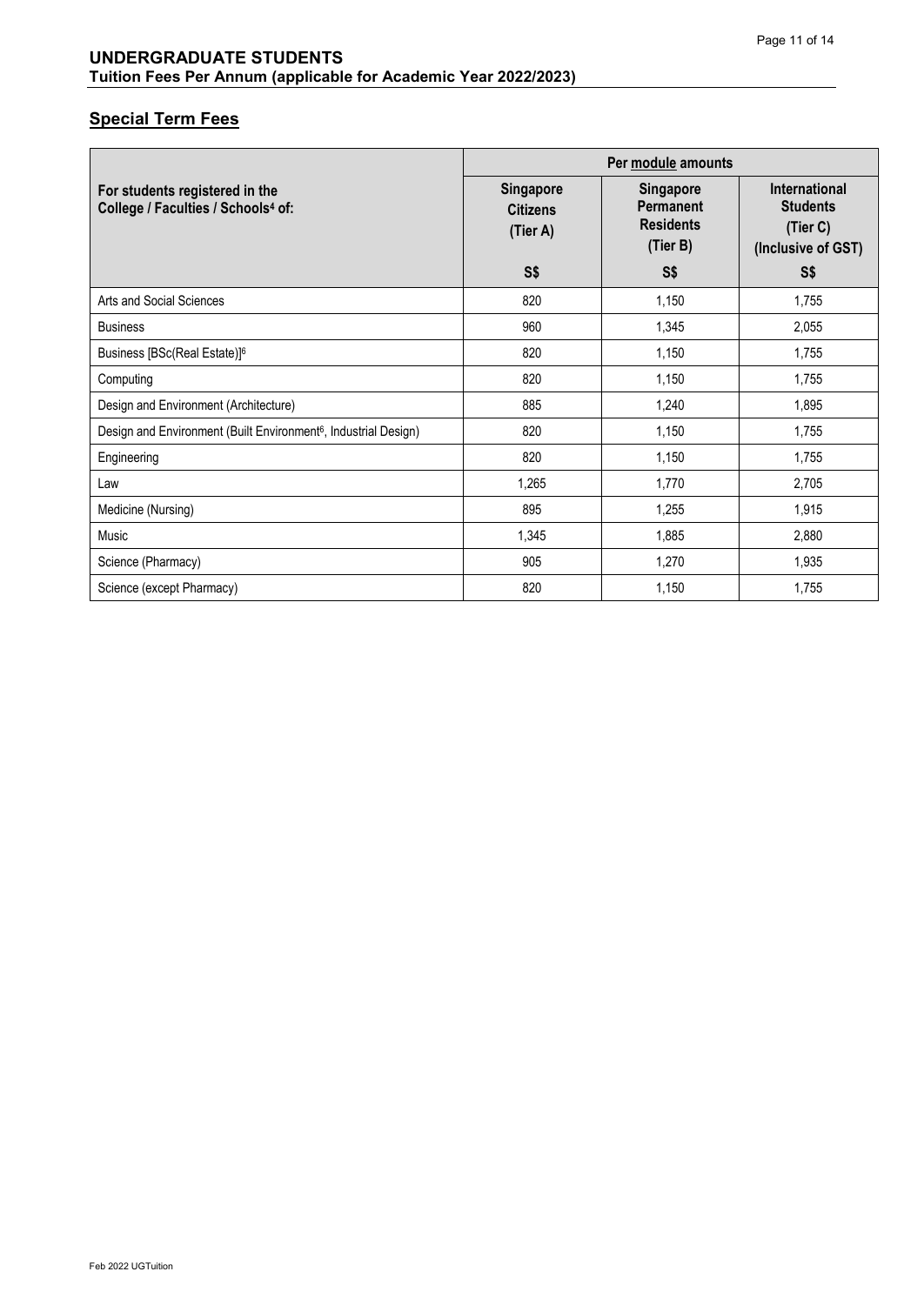#### <span id="page-11-0"></span>**(F) For existing students admitted in AY2017/2018**

*The Universtiy will continue to adopt a cohort-based fee system<sup>1</sup> – the tables below show the tuition fees payable by the undergraduate intake of AY2017/18 for their candidature. The per annum fee amount covering Semesters 1 and 2 of an academic year is payable in two equal instalments at the start of each semester. Semestral fees are payable as long as a student's candidature remains active. The tuition fees payable beyond the normal candidature period can be found [here.](http://www.nus.edu.sg/registrar/administrative-policies-procedures/undergraduate/undergraduate-fees) Students who read modules in the Special Term will pay a per-module fee amount.*

For Singapore Citizens and Singapore Permanent Residents, the fees are exclusive of GST as the applicable GST is subsidised by the Ministry of *Education (MOE). The subsidised fees for international students and non-subsidised tuition fees are inclusive of GST. The prevailing GST rate is 7% and from 1st January 2023, the GST rate will increase to 8%.*

|                                                          | Per annum amounts                  |                                            |                                                               |                                                                                             |
|----------------------------------------------------------|------------------------------------|--------------------------------------------|---------------------------------------------------------------|---------------------------------------------------------------------------------------------|
|                                                          |                                    |                                            | Fees payable by students in receipt of MOE Tuition Grant      | Fees payable by                                                                             |
| <b>College / Faculties / Schools</b>                     | Singapore<br>Citizens <sup>5</sup> | Singapore<br>Permanent<br><b>Residents</b> | <b>International</b><br><b>Students</b><br>(Inclusive of GST) | students not in<br>receipt of MOE<br><b>Tuition Grant<sup>3</sup></b><br>(Inclusive of GST) |
|                                                          | S <sub>5</sub>                     | S\$                                        | S\$                                                           | S\$                                                                                         |
| Arts and Social Sciences                                 | 8,150                              | 11,400                                     | 17,450                                                        | 29,650                                                                                      |
| <b>Business</b>                                          | 9,550                              | 13,350                                     | 20,450                                                        | 32,100                                                                                      |
| Business [BSc(Real Estate)] <sup>6</sup>                 | 8,150                              | 11,400                                     | 17,450                                                        | 29,650                                                                                      |
| Computing                                                | 8,150                              | 11,400                                     | 17,450                                                        | 37,950                                                                                      |
| Dentistry                                                | 27,400                             | 38,350                                     | 58,650                                                        | 146,750                                                                                     |
| Design and Environment (Architecture)                    | 8,800                              | 12,300                                     | 18,850                                                        | 38,850                                                                                      |
| Design and Environment (Built Environment <sup>6</sup> ) | 8,150                              | 11,400                                     | 17,450                                                        | 29,650                                                                                      |
| Design and Environment (Industrial Design)               | 8,150                              | 11,400                                     | 17,450                                                        | 37,950                                                                                      |
| Engineering                                              | 8,150                              | 11,400                                     | 17,450                                                        | 37,950                                                                                      |
| Law                                                      | 12,600                             | 17,650                                     | 26,950                                                        | 38,150                                                                                      |
| Medicine (Nursing)                                       | 8,950                              | 12,550                                     | 19,150                                                        | 37,250                                                                                      |
| Medicine (except Nursing)                                | 27,400                             | 38,350                                     | 58,650                                                        | 146,750                                                                                     |
| Music                                                    | 12,950                             | 18,150                                     | 27,700                                                        | 108,950                                                                                     |
| Science (Pharmacy)                                       | 9,000                              | 12,600                                     | 19,250                                                        | 37,900                                                                                      |
| Science (except Pharmacy)                                | 8,150                              | 11,400                                     | 17,450                                                        | 37,950                                                                                      |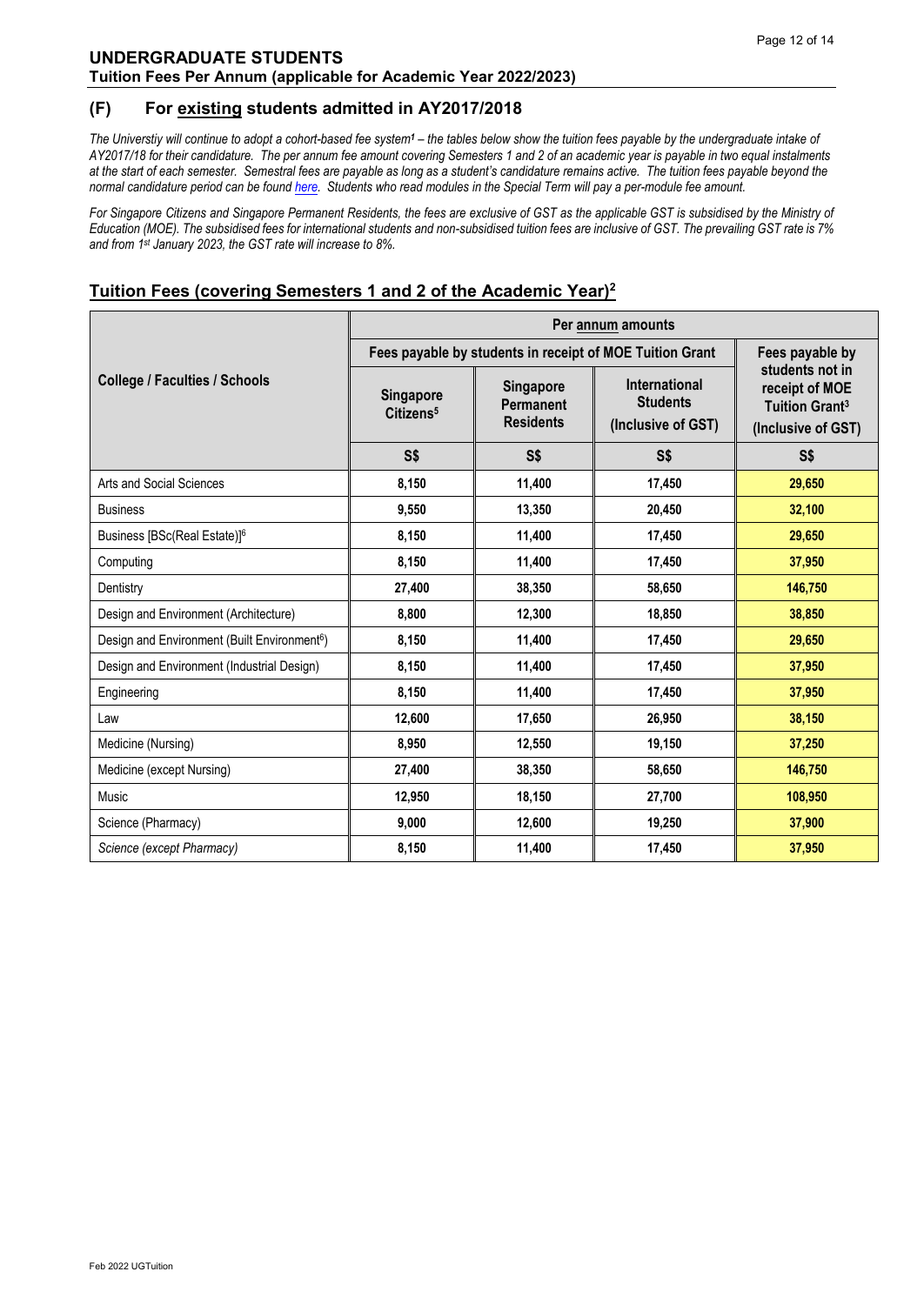|                                                                                  | Per module amounts           |                                                          |                                                               |  |
|----------------------------------------------------------------------------------|------------------------------|----------------------------------------------------------|---------------------------------------------------------------|--|
| For students registered in the<br>College / Faculties / Schools <sup>4</sup> of: | Singapore<br><b>Citizens</b> | <b>Singapore</b><br><b>Permanent</b><br><b>Residents</b> | <b>International</b><br><b>Students</b><br>(Inclusive of GST) |  |
|                                                                                  | S\$                          | S\$                                                      | <b>S\$</b>                                                    |  |
| Arts and Social Sciences                                                         | 815                          | 1,140                                                    | 1,745                                                         |  |
| <b>Business</b>                                                                  | 955                          | 1,335                                                    | 2,045                                                         |  |
| Business [BSc(Real Estate)] <sup>6</sup>                                         | 815                          | 1,140                                                    | 1,745                                                         |  |
| Computing                                                                        | 815                          | 1,140                                                    | 1,745                                                         |  |
| Design and Environment (Architecture)                                            | 880                          | 1,230                                                    | 1,885                                                         |  |
| Design and Environment (Built Environment <sup>6</sup> , Industrial Design)      | 815                          | 1,140                                                    | 1,745                                                         |  |
| Engineering                                                                      | 815                          | 1,140                                                    | 1,745                                                         |  |
| Law                                                                              | 1,260                        | 1,765                                                    | 2,695                                                         |  |
| Medicine (Nursing)                                                               | 895                          | 1,255                                                    | 1,915                                                         |  |
| Music                                                                            | 1,295                        | 1,815                                                    | 2,770                                                         |  |
| Science (Pharmacy)                                                               | 900                          | 1,260                                                    | 1,925                                                         |  |
| Science (except Pharmacy)                                                        | 815                          | 1,140                                                    | 1,745                                                         |  |